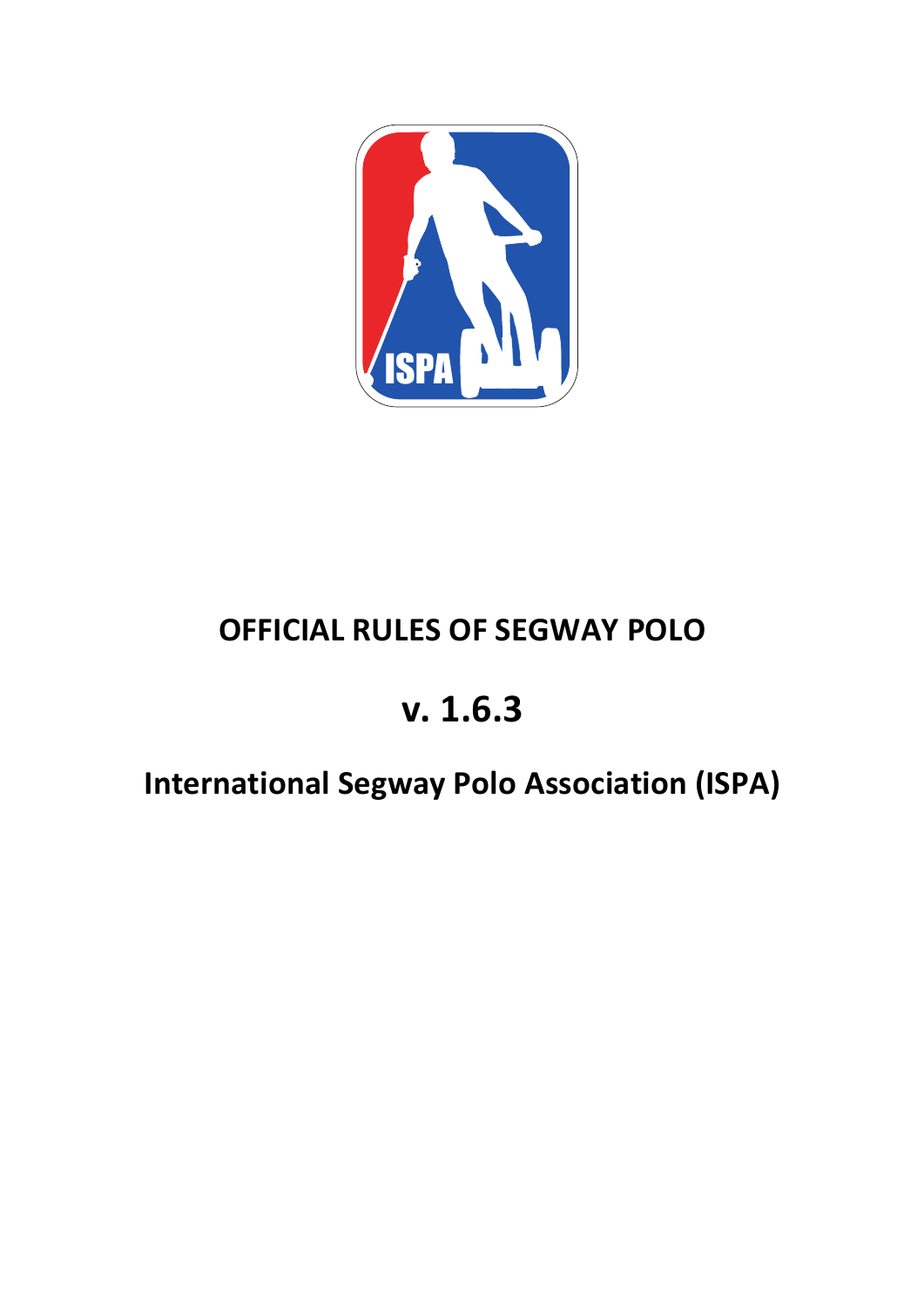| 1.  |  |
|-----|--|
| 2.  |  |
| 3.  |  |
| 4.  |  |
| 5.  |  |
|     |  |
| 1.  |  |
| 2.  |  |
| 3.  |  |
| 4.  |  |
| 5.  |  |
| 6.  |  |
| 7.  |  |
| 8.  |  |
| 9.  |  |
| 10. |  |
| 11. |  |
|     |  |
|     |  |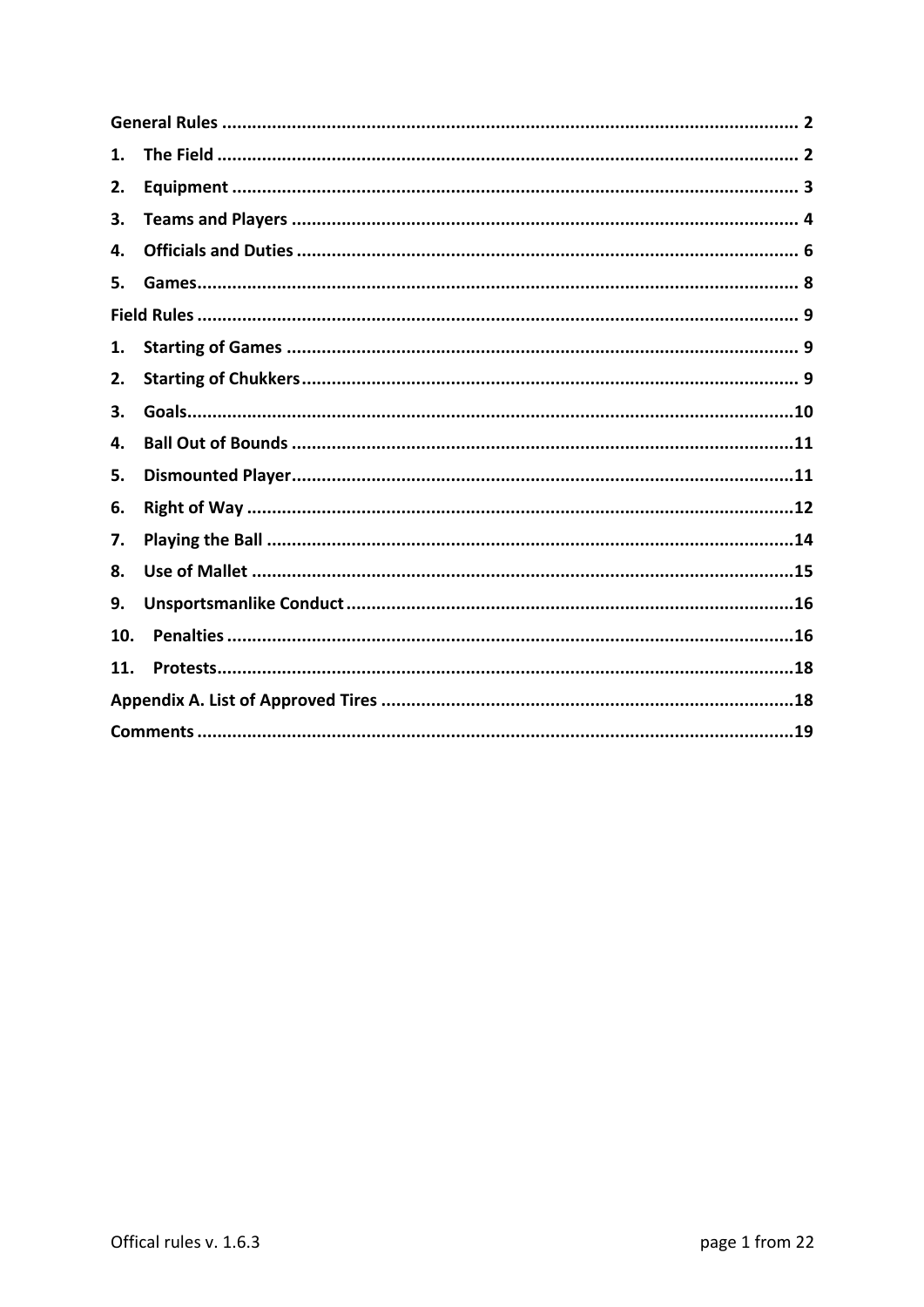# **General Rules**

## **1. The Field**

- **1.1.** Regulation playing field shall be 200 feet (61 meters) in length and 128 feet (39 meters) in width. (See field diagram)
- **1.2.** The boundaries on the sides of the field shall be known as the Side Lines; the boundaries on the ends of the field shall be known as the End Lines; the part of the End Line between the goal posts shall be known as the Goal Line. All boundaries shall be clearly marked with goal posts and short cones; string is not an adequate marker as it can become entangled in the Segways and mallets.
- **1.3.** The goal posts shall be placed 8 feet (2.4 meters) apart on each End Line, and shall be equidistant (60 feet/18.3 meters) from the Side Lines. The posts must be five feet (1.5 meters) in height, erected in such a way as to be easily knocked over if collided with, and made of a material light enough as not to constitute a hazard to the players, yet strong enough so as not to be moved or bent by the wind. At the Top of the posts is the bar mounted. The posts and the bar should have a diameter about 0,16 foot (5cm). There should be a net to catch the ball with knitings much smaller than the SegwayPolo ball.
- **1.4.** A goal zones in front of each goal. A Goal zone extends from the centerpoint of each goal line with a radius of 8 feet (2.4 meters). (See Goal Zone diagram)
- **1.5.** The field shall be surrounded by a Safety Zone of at least 5 feet (1.5 meters) on all sides, which must be kept clear of all spectators, photographers, equipment, and other hazards. This is a very important rule; where space limitations exist, the playing field should be made smaller in order to provide an adequate Safety Zone. The outer boundary of the Safety Zone may be marked with cones, ropes, or a line of chalk or paint.
- **1.6.** The Field shall be further marked as follows:
	- **1.6.1.** Side line cones shall be placed every 50 feet (15.25 meters) along the side lines to divide the field into quarters.
	- **1.6.2.** Optionally, additional side line cones of another color may be placed equidistant between each of the required Side Line cones.
	- **1.6.3.** End line cones shall be placed equidistant (30 feet/9.15 meters) between the Side Lines and goal post.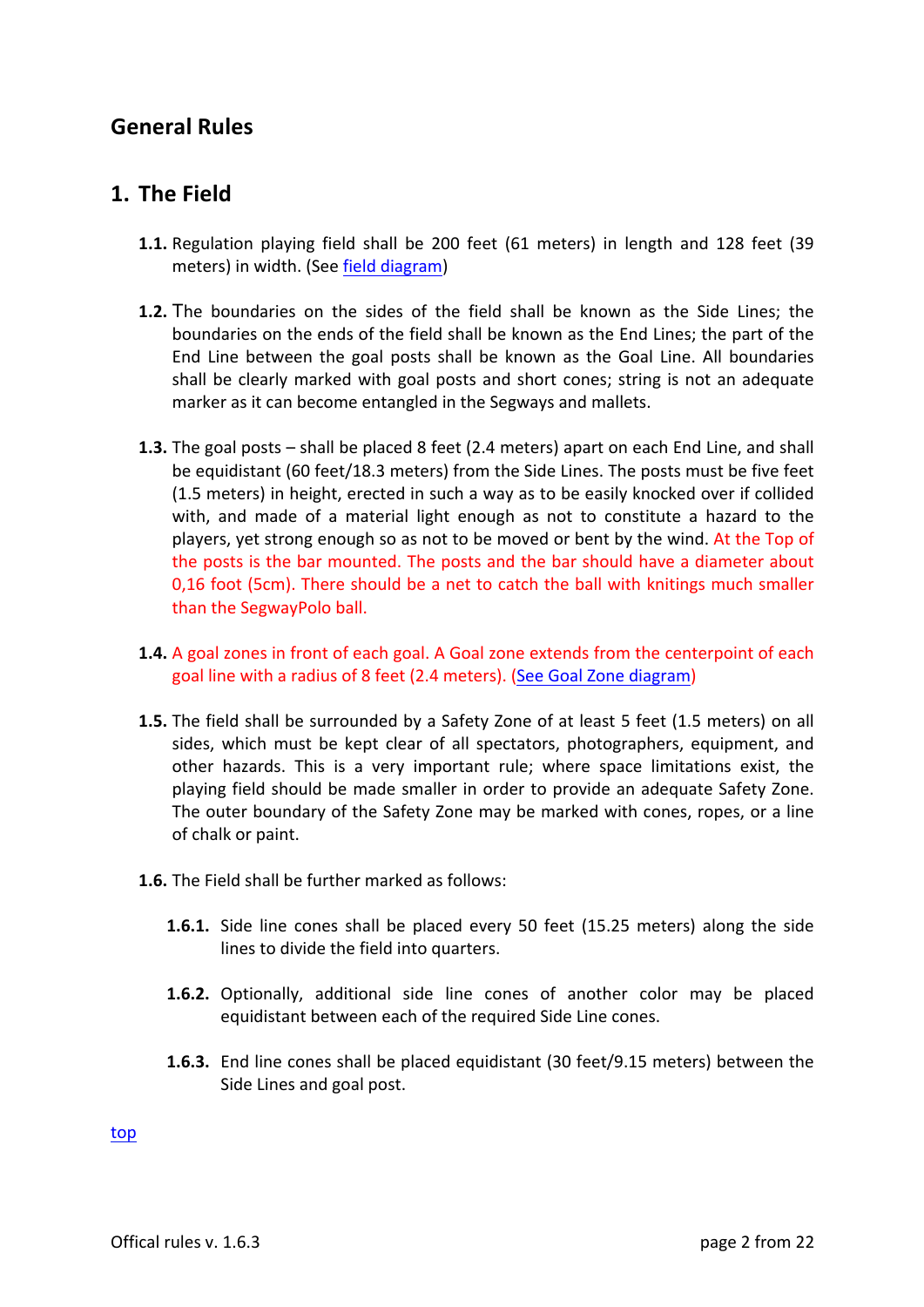#### **2. Equipment**

- **2.1.** Any stock two-wheeled, self-balancing electric vehicle manufactured by Segway, Inc., more commonly known and referred to interchangeably as an HT, PT or Segway.
	- **2.1.1.** Wheels must be stock from Segway Inc., used on the machine they were originally designed for.
	- **2.1.2.** Tires must be stock or on the approved list of tires (see Appendix A). Tires must meet the following requirements:
		- **2.1.2.1.** Both tires must be the same model and mounted on stock wheels made for that model Segway.
		- **2.1.2.2.** No part of the Segway (wheel, axle, fender, etc) can be modified from stock in any way.
		- **2.1.2.3.** The tire shall be no more than +1psi for the recommended pressure listed in the official manual for that model Segway.
		- **2.1.2.4.** Tires may not cause the Segway to exceed the original width of a stock Segway of that model.
		- **2.1.2.5.** All tires shall be inflatable tires no solid tires. No gel or other material can be added to the tire to make it solid.
		- **2.1.2.6.** Tires may not present an undue hazard to other players, equipment or the playing surface.
	- **2.1.3.** Protective gear may be added but may not exceed the original width of a stock Segway. A player will be required to remove any equipment which may be hazardous to another player.
- **2.2.** An X-type machine will be any stock Segway whose measurement from the outside of the left wheel and tire to the outside of the right wheel and tire exceeds 25.5 inches (64.75 cm) At no time shall a team have more than two (2) X-type Segways on the field during play.
- **2.3.** A key which does not allow a speed in excess of 12.5 mph (20 Kmph) is required. Under no circumstance will a Segway modified to exceed 12.5 mph (20 Kmph) be used.
- **2.4.** Mallet: Mallets shall not exceed an overall length of 42 inches (106.68 cm). The shaft may not exceed one  $1$  inch (2.54 cm) in diameter.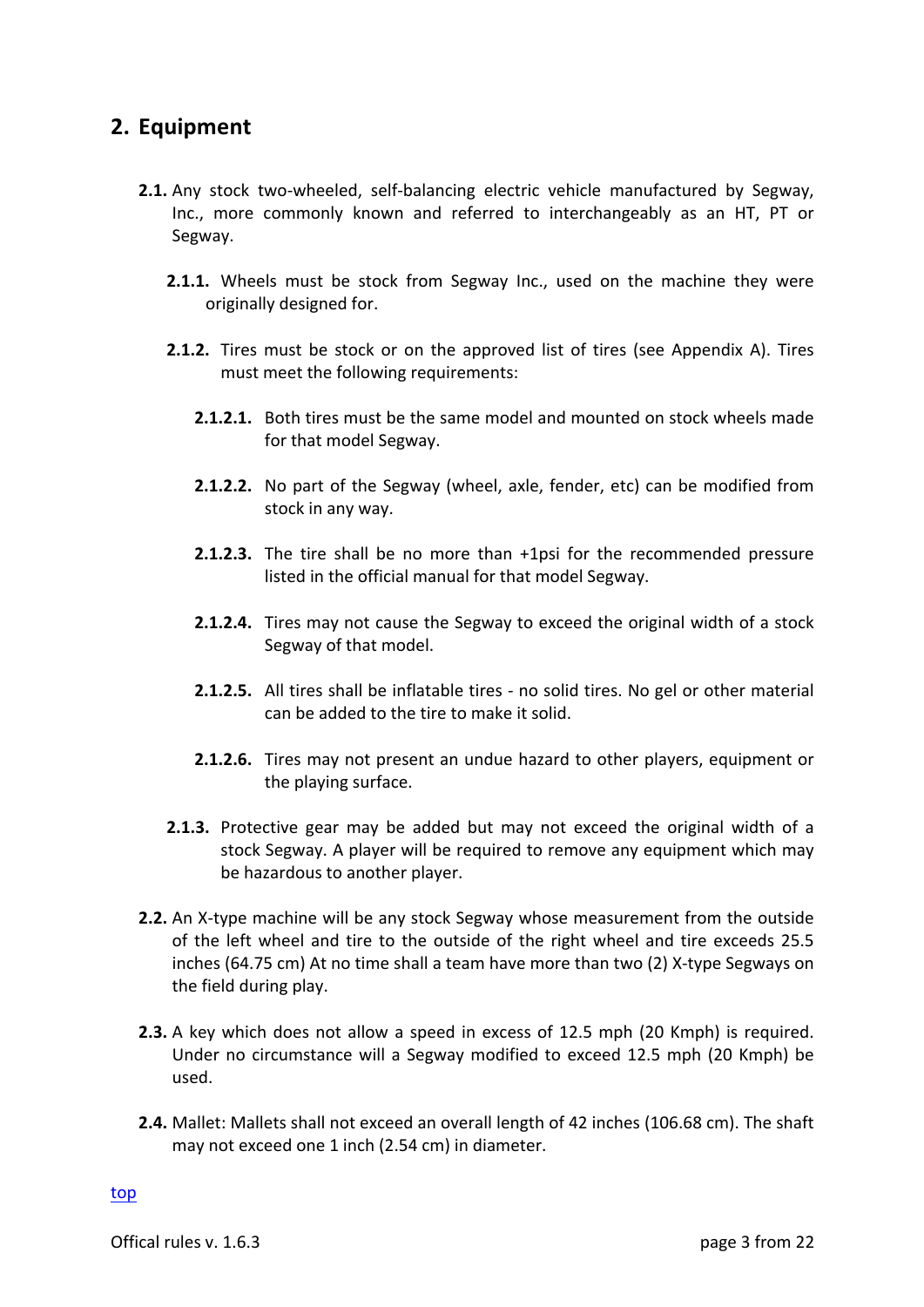The padded head may not exceed 3 inches (7.62 cm) in diameter, 9 inches (25.40cm) in length, and 10 ounces (283.5 g) in weight. The mallet head must be wrapped with at least  $\frac{1}{4}$  inch (.635 cm) closed cell foam padding around the barrel as well as the two ends. The padding must be secured to the mallet head in a way that does not significantly change the form or function of the mallet, such as by using tape. Because padding the mallet head lowers the risk of serious injury to other players, the referee prior to the match will inspect mallets. If it is determined that a mallet head has insufficient padding, or is wrapped so tightly as to compress the foam to the point that it could be considered an injury risk, the referee will indicate that the mallet must be exchanged for another, appropriately padded, mallet. If another mallet is not available the referee may choose to delay the match while the offending mallet(s) are re-padded.

- **2.5.** Ball: The ball shall be 4 inches (10.16 cm) to 4.25 inches (10.8 cm) in diameter and made of a compressible or foam material ("Nerf") to prevent injury to the rider and/or damage to the Segway should it be run over.
- **2.6.** Protective gear: Each player must wear a protective helmet, which must be secured to the head in such a way as to preclude its becoming dislodged in a fall. Adequate Sports Footwaer Protective facemasks and/or goggles are recommended, but not required.
- **2.7.** Field Markers: 10 short cone markers and four 4 soccer-type corner flags will be used to mark the field and goals. An additional 10 short cones of a second color are optional.
- **2.8.** Any other equipment, including personal protective or added to the Segway, must be of such design and material so as not to constitute a hazard to other players.

#### **3. Teams and Players**

- **3.1.** All players playing in a officially sanctioned ISPA tournament shall be at least 16 years of age and show adequate competence to play without being a danger to themselves, other players, tournament officials or spectators.
- **3.2.** No player may play for more than one team in any event.
- **3.3.** Number of players on team: No team may have more than ten members in total.
- **3.4.** Number of Players on Field: No team may have more than five players on the Playing Field while the ball is in play. Sanctioned Events, as defined in the ISPA Bylaws, shall be held with no less than five players on the field per team. Non-sanctioned Events, as also defined in the ISPA Bylaws, may be held with fewer than five players per team at the Tournament Organizers' discretion but in no case shall a team have less than three players on the field at a time.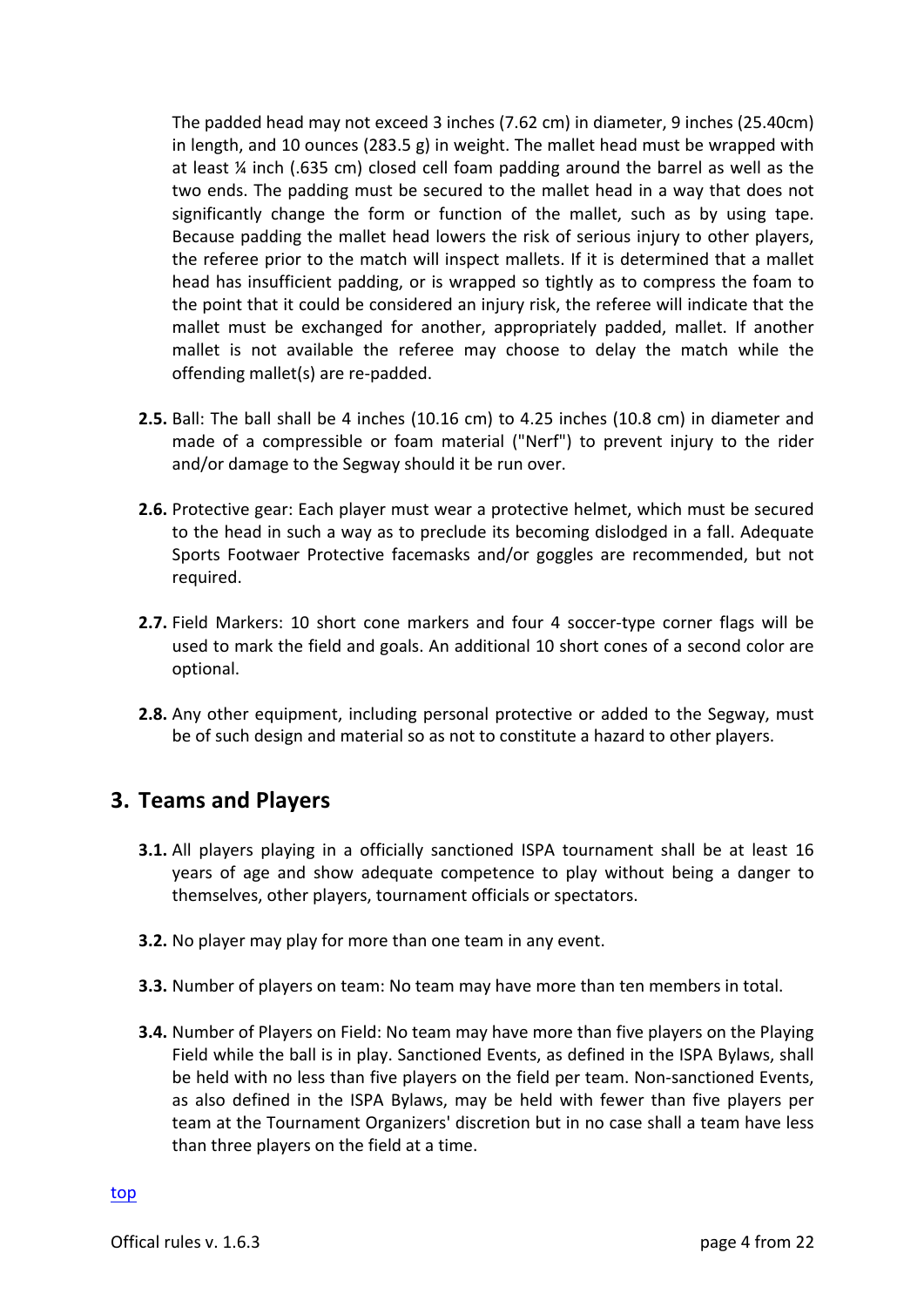- **3.4.1.** In the event that a team can not field the full number of players required for a Tournament Match for any reason other than disqualification of a player, Tournament Organizers shall choose one of the following options:
	- **3.4.1.1.** If the Tournament is a ISPA Sanctioned Event: The Tournament Organizers can reduce the required number of players for this match. This must be decided prior to the match in conference with both Team Captains. If the opposing team not agree the smaller team will forfeit the match.
	- **3.4.1.2.** If the Tournament is a Non-sanctioned Event: The Tournament Organizers can reduce the required number of players for all matches. This must be decided prior to the first match in conference with all participating Team Captains. If the opposing team(s) not agree the smaller team will forfeit the match.
- **3.5.** Team colors: Each team must have matching shirts. The shirts must be identical in color and pattern. The shirts must be sufficiently different in color and pattern as to avoid confusion with their opponents' shirts.
- **3.6.** Conflicting Colors: If, in the opinion of the officials, two teams' shirts are so alike as to cause confusion, the team lower in the draw shall be required to change their shirts in such a way as to avoid confusion. If there is no way to determine which team is lower in the draw, a coin flip shall decide which team shall modify their shirts.
- **3.7.** Substitutions:
	- **3.7.1.** Between chukkers: Substitutions may be made between chukkers, but a team making such substitutions must remain within any limitations regarding number of players on the field.
	- **3.7.2.** Disabled Segway: If a player's Segway is not operational another player may be substituted when the Referee stops play during the regular course of the game or when the Referee gives the player a sign to come in.
	- **3.7.3.** Injured player:
		- **3.7.3.1.** If a player is unable to continue play due to injury or illness, a substitution may be made during a chukker. If possible, a team should still remain within any restrictions on the number of players on the field.
		- **3.7.3.2.** Any player who leaves the game due to injury or illness may not return to the game until the following chukker. (e.g. if a player leaves the game during the second chukker due to injury, he or she may not return to the game until the third chukker.) If a player leaves the game due to injury or illness during the final chukker, he or she may not return to the game.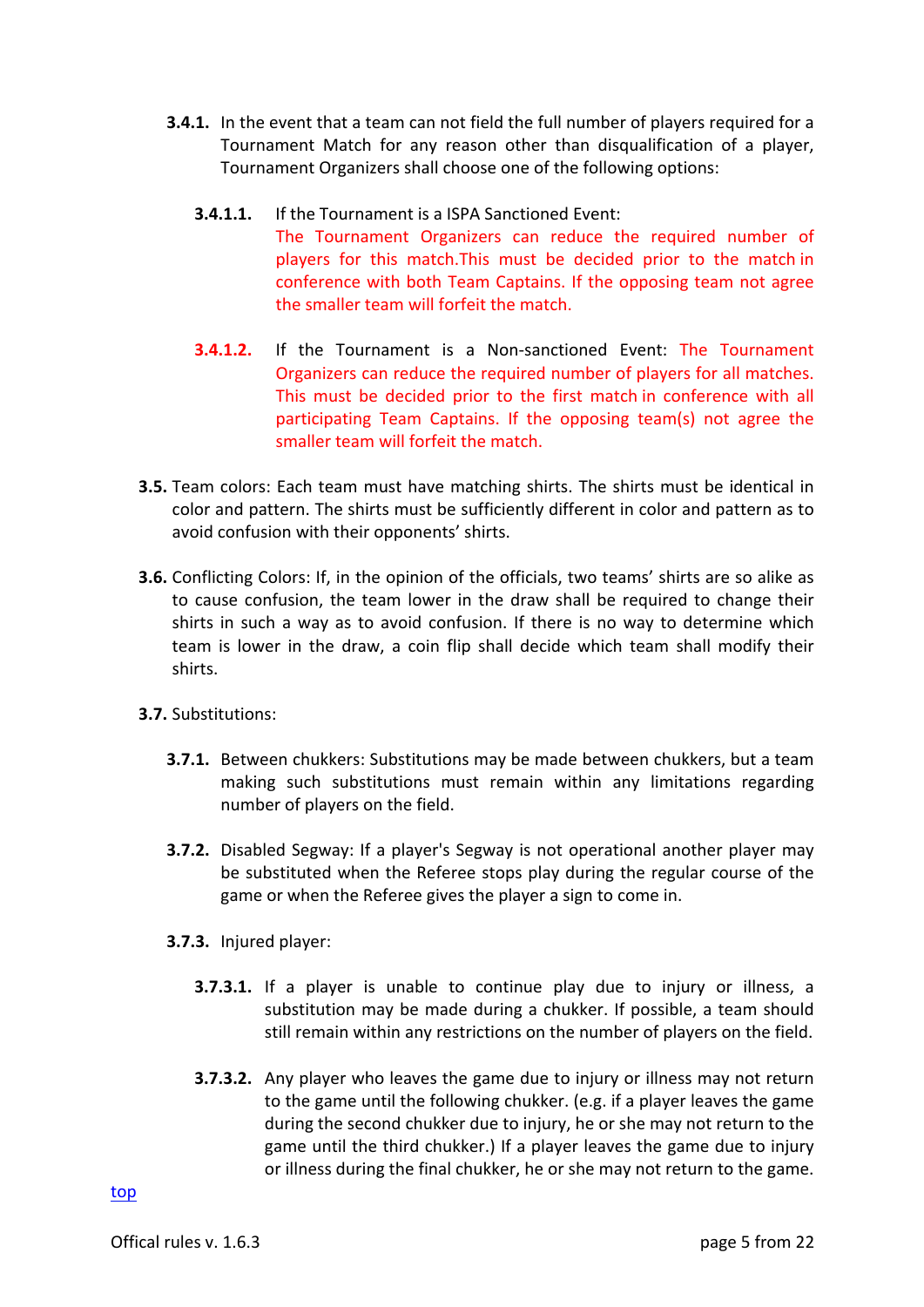- **3.7.3.3.** If a player is injured by a foul, a Penalty 3 may be appropriate; see Penalty 3.
- **3.8.** Captains:
	- **3.8.1.** Each team shall designate one player as its Captain, who shall have the sole right to discuss any matter with the Referee.
	- **3.8.2.** If a team's Captain is not on the field, an Acting Captain shall be designated from among the players on the field until the Captain returns to the field.

# **4. Officials and Duties**

#### **4.1.** Referee:

- **4.1.1.** In all tournament games, an official Referee shall be employed, whose decisions shall be final, subject to Rule XI (Protests) He shall have a Referee Assistant on the field.
- **4.1.2.** The Referee and the Assistent are the only officials with the authority to stop play with his whistle:
	- **4.1.2.1.** The Referee may stop play in the event of any violation of the Field Rules and award a penalty, or declare offsetting penalties;
	- **4.1.2.2.** The Referee shall stop play if a Goal Judge or Side Judge indicates that a goal has been scored. Time is not stopped when the ball goes out of bounds.
	- **4.1.2.3.** The Referee shall stop play if a player is injured to the extent that he does not continue play.
	- **4.1.2.4.** The Referee is required to be mounted on a Segway the Referee Assistent may also be on foot.
	- **4.1.2.5.** Whenever possible, the Referee should not be a member of any team in the tournament; if no independent Referee is available, a player from a team already eliminated from contention should be employed whenever possible. (i.e. in all but the first game of an elimination event)
- **4.2.** Goal Judges: There shall be a Goal Judge, equipped with a flag and several spare balls, at each end of the field, who may be called upon by the Referee to give testimony regarding events within that half of the field, including, but not limited to:
	- **4.2.1.** Whether the ball has passed between the goal posts and bar, over the Goal Line, or over the End Line; and which team touched the ball last: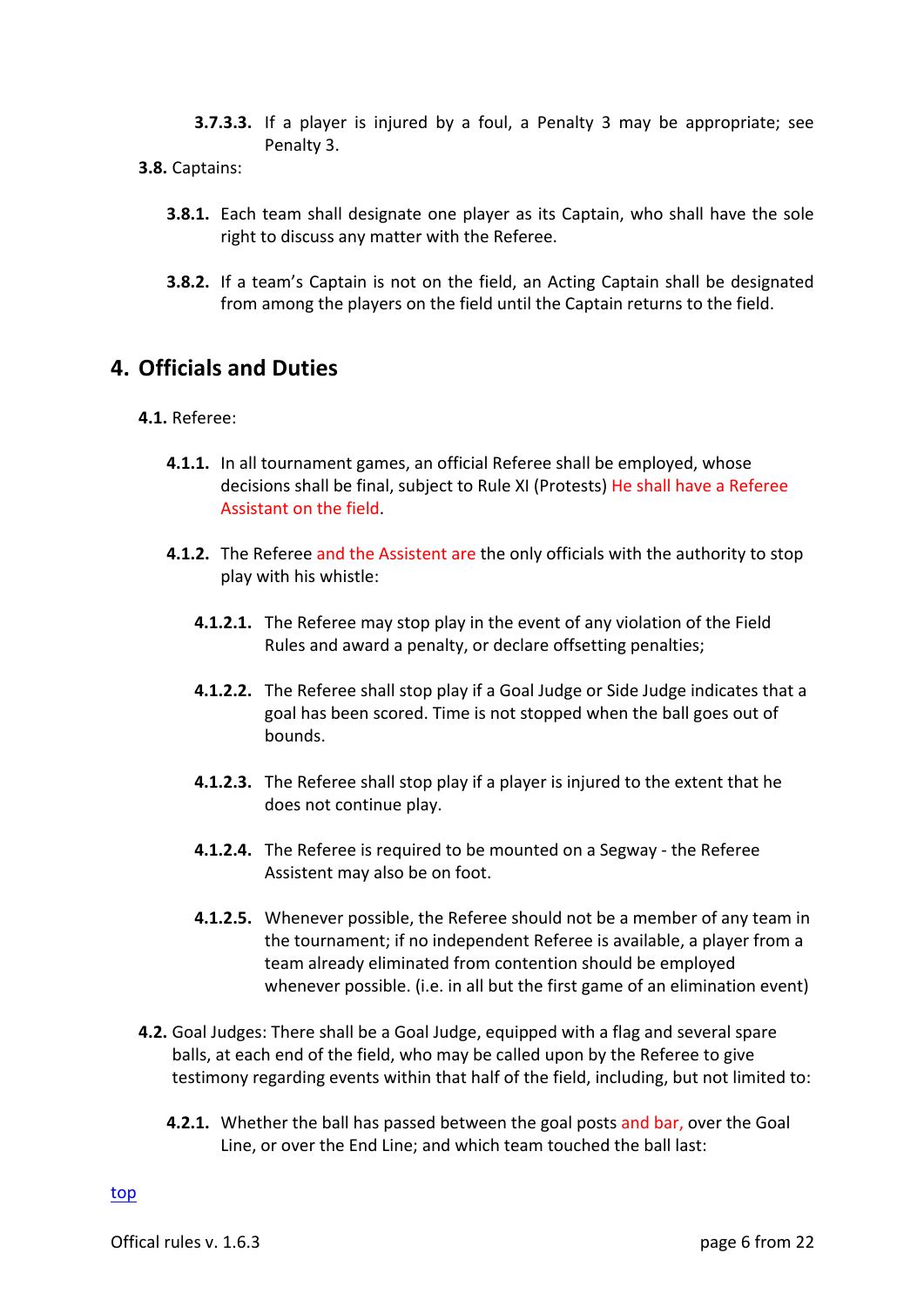- **4.2.1.1.** If the Goal Judge believes that the ball has passed the Goal Line between goal posts and bar, he shall raise his flag above his head;
- **4.2.1.2.** If the Goal Judge believes that the ball has passed over the End Line, and was last touched by the attacking team, he shall point the flag to the side of the goal where he believes the ball crossed the End Line, and a ball shall be placed at a point on that side of the goal no less than 10 feet from the goal post but not more than half way between the goal post and the Side Line;
- **4.2.1.3.** If the Goal Judge believes that the ball has passed over the End Line, and was last touched by the defending team, he shall wave the flag vigorously below his waist. This will be treated as a Safety (Penalty 2).
- **4.2.2.** Any events which may have occurred while the Referee's attention was focused elsewhere, but of which the Goal Judge feels the Referee should be made aware.
- **4.3.** Side Judges: If available, there shall be at least two, and preferably four, Side Judges, evenly divided between the two sides of the field. The Side Judges shall also be equipped with flags and several spare balls, and may be called upon by the Referee to give testimony as to events near their side of the field, including, but not limited to:
	- **4.3.1.** Whether the ball has crossed the Side Line: If the Side Judge believes that the ball has crossed the Side Line, he shall point his flag in the direction of the goal defended by the team which he believes last touched the ball, and place a ball on the Side Line at the point where he believes the ball crossed it.
	- **4.3.2.** Any events which may have occurred while the Referee's attention was focused elsewhere, but of which the Side Judge feels the Referee should be made aware
- **4.4.** Timekeeper: There shall be a Timekeeper, who shall keep track of the elapsed time during a period, and notify the Referee of the time remaining whenever called upon to do so.
- **4.5.** Scorer: There shall be an official Scorer, who shall keep a record of goals scored, the time at which they were scored, the players who scored them, and any other statistics deemed appropriate by the Tournament Committee.
- **4.6.** Announcer: In the event that a loudspeaker system is used, the Announcer shall not be considered an official, and shall not comment on any rulings by the Referee or other officials, other than to explain what those rulings are. If the Announcer questions or disputes any rulings by the Referee or other officials, the Announcer shall be replaced.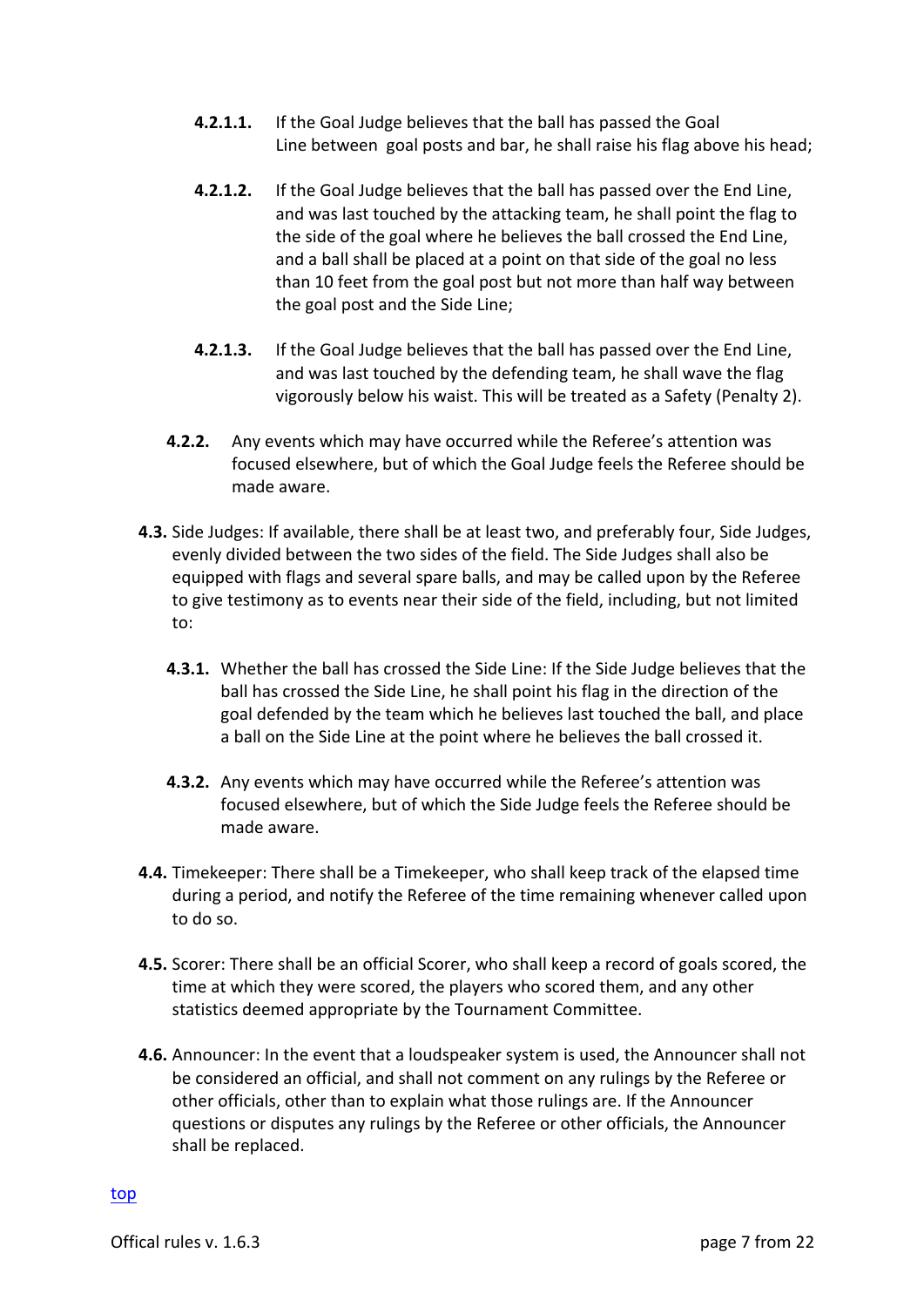**4.7.** All officials and duties are required to pay their full attention to the game. The usage of mobile devices and other distracting things during the match are prohibited.

#### **5. Games**

- **5.1.** Number of Periods:
	- **5.1.1.** A game shall consist of an even number of chukkers, with a minimum of two and a maximum of six. A regulation game will consist of four chukkers except as determined by the Tournament Committee.
	- **5.1.2.** The Tournament Committee shall set the number of chukkers for games in an event based on the number of teams entered and the time available to complete the required number of games.
	- **5.1.3.** The semi-finals and/or finals may consist of more chukkers than games in previous rounds, with a maximum of two additional chukkers, not including any overtime Periods.
- **5.2.** Duration of Chukkers:
	- **5.2.1.** Regulation Periods shall be 8 minutes in duration.
	- **5.2.2.** In the event of a tie score at the end of the last Regulation chukker, any Overtime Periods shall be 5 minutes in duration, and the full 5 minutes shall be played, regardless of the number of goals scored, until one team is leading at the end of a chukker.
	- **5.2.3.** The clock shall be stopped whenever a goal is scored or the Referee blows the whistle and indicates the clock should stop. The clock will be restarted when the hall is hit or hit at.
	- **5.2.4.** The timekeeper shall indicate when 30 seconds remain in any chukker, and sound a horn when time expires. The chukker is deemed to have ended when the horn is sounded, rather than when the Referee blows the whistle. Play continues until the ball is out of bounds (erased) – "Play until dead". (Means the chukker didn't end with a goal.)
- **5.3.** Time Between Chukkers:
	- **5.3.1.** There shall be a 5-minute break between the two middle chukkers of a game, which break will be known as Half-Time;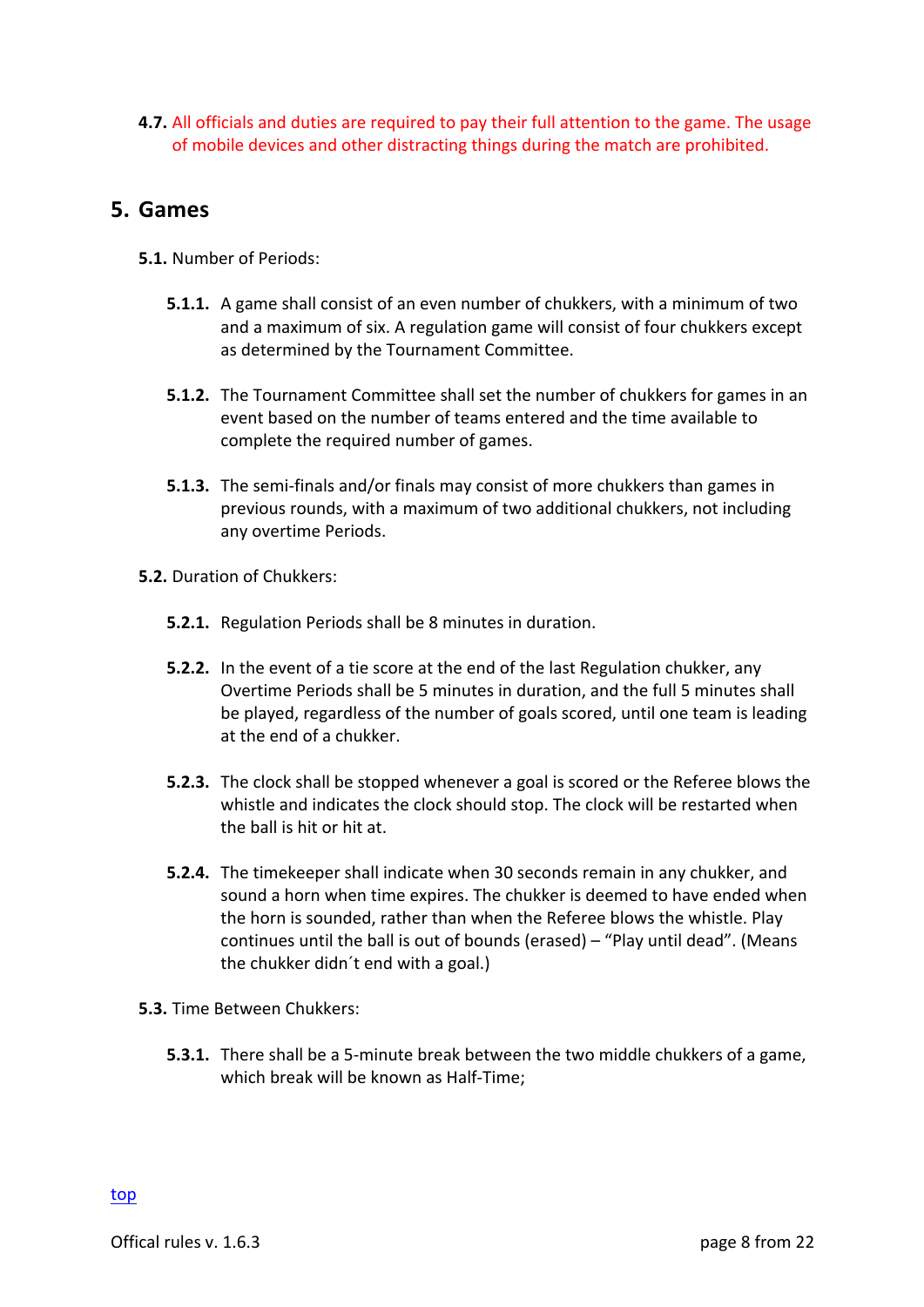**5.3.2.** There shall be a three-minute break between all other chukkers, including between the last regulation chukker and the first overtime chukker, and between overtime chukkers.

## **Field Rules**

#### **1. Starting of Games**

- **1.1.** Teams shall be present at the time their games are scheduled to be played.
- **1.2.** Choice of Ends: Prior to the start of a game, the Captains of the two teams shall meet with the Referee, who shall allow one Captain to choose one of two equally likely choices (e.g. odd or even number of fingers behind his back; heads or tails of a coin flip). If the Captain chooses correctly, he will have the option of choosing which goal to defend in the first chukker.
- **1.3.** Change of Ends: In all other chukkers, each team will attack the goal which it defended during the previous chukker. This provision also applies to any overtime chukkers.

#### **2. Starting of Chukkers**

- **2.1.** The Bowl In: All players from each team shall line up on the same side of the Half Line as the goal their team is defending. All players are not required to be at the Half Line but a minimum of one player must be at the Half Line to receive the Bowl In. The Referee will roll or toss the ball in along the Half Line and say "Play" or blow the **whistle**. At this time the players may cross the Half Line and attempt to gain possession of the ball.
- 2.2. False Start:
	- **2.2.1.** If one team violates the procedure set forth in part A, another Bowl In shall be held. At that point, if the same team violates the procedure a second time, the Referee shall award a Penalty 1 to the other team, the free shot to be taken from the center of the Half Line:
	- **2.2.2.** If both teams violate the procedure set forth in part A, another Bowl In shall be held.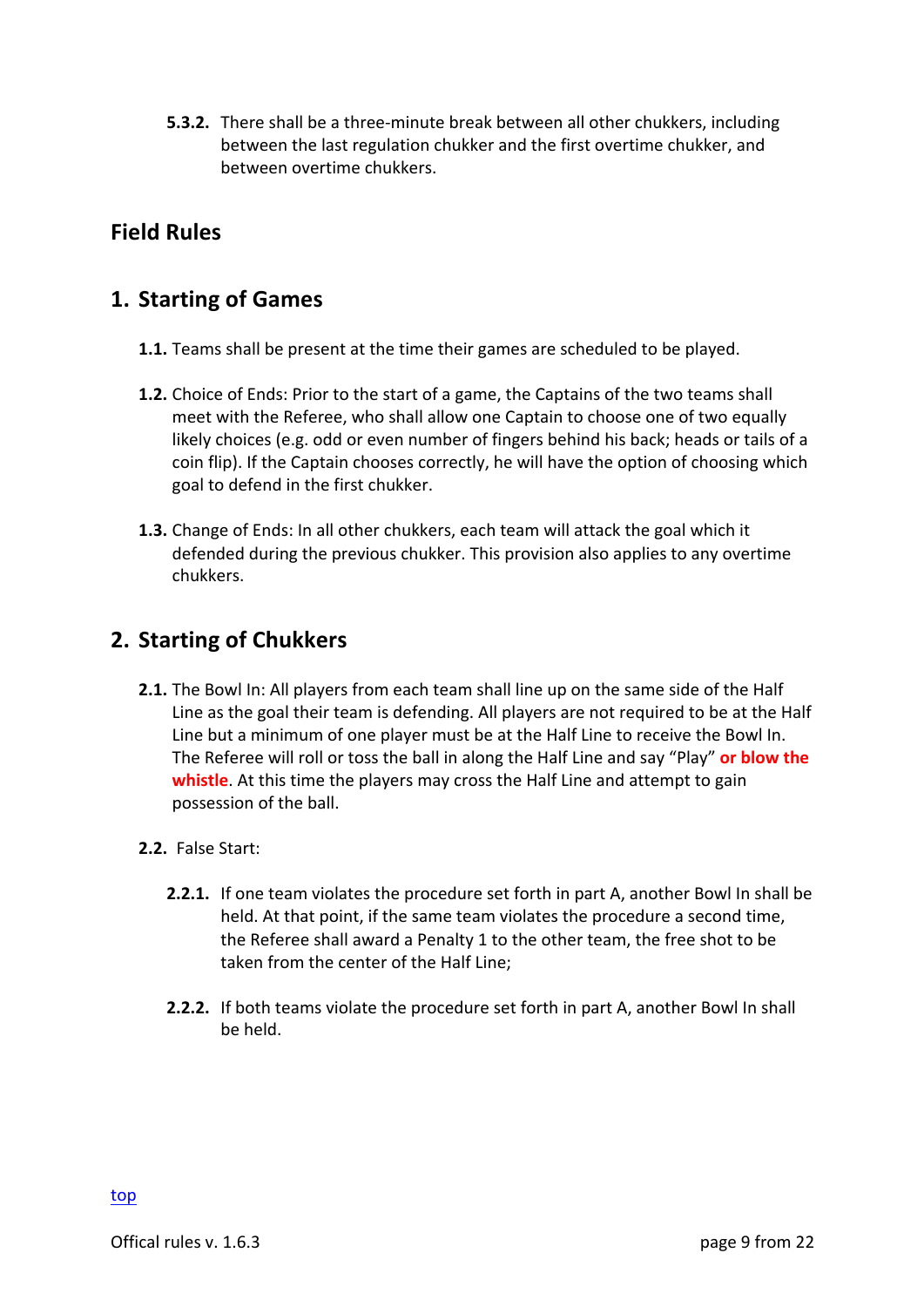## **3. Goals**

#### **3.1.** How Scored

- **3.1.1.** A goal shall be scored when, in the opinion of the Referee, the ball has passed over and clear of the Goal Line between **the goal posts and bar**. The Referee may rely on the testimony of the Goal Judge or players to help him determine whether a goal was scored, but the Referee's decision shall be final.
- **3.1.2.** A goal awarded by Penalty 1 shall count as a goal scored.
- **3.2.** How Credited
	- **3.2.1.** Credit for a goal scored shall be given to the last attacking player to touch the ball prior to its crossing the Goal Line. If no attacking player touched the ball prior to the goal being scored, credit for the goal shall be given to the attacking player nearest the goal when the goal was scored.
	- **3.2.2.** How Play Resumed: After a goal is scored, a Bowl In shall be held at the center of the field under the same conditions as at the start of the game.
- **3.3.** Determination of Winner: The team which has a higher total of goals scored at the end of the game shall be declared the winner of the game.

#### **3.4.** Goal Zone

- **3.4.1.** When a Goal Zone is in use the following rules apply:
	- **3.4.1.1.** Only one defensive player shall be in the Goal Zone at any time. If more than one defender is in the Goal Zone during play a foul (Penalty 1) will be called. The penalty shot will be taken from position "A" on field diagram on the defensive team's side.
	- **3.4.1.2.** At no time shall a offensive player be in the Goal Zone. If an offensive player enters the defensive Goal Zone a foul (Penalty 1) will be called. The penalty shot will be taken from within the Goal Zone.
		- **3.4.1.2.1.** If the ball is on the ground in the Goal Zone no offensive player is allowed to touch or hit at the ball. If an offensive player hits at or touches the ball within the Goal Zone a foul (Penalty 1) will be called. The penalty shot will be taken from within the Goal Zone.
		- **3.4.1.2.2.** If the ball is in the air over the Goal Zone players may hit the ball or hit at the ball as long as they do not engage in dangerous play.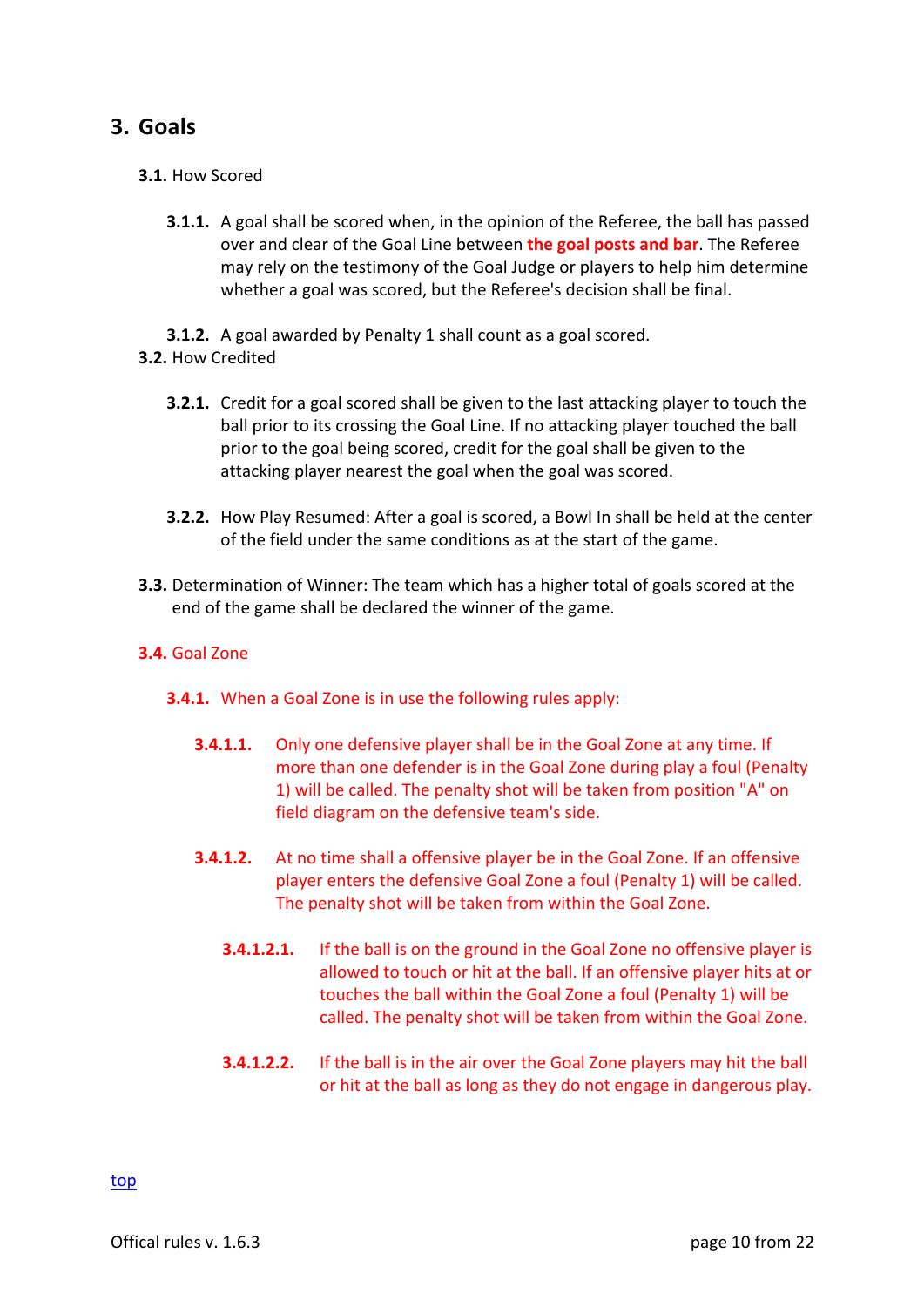## **4. Ball Out of Bounds**

- **4.1.** If the ball goes over and clear of the Side Line:
	- **4.1.1.** The team which did not touch the ball last shall be awarded a free hit from the point where the ball crossed the Side Line, but may not hit or hit at the ball until the Referee says "Play" or blows a whistle.
	- **4.1.2.** The members of the team which touched the ball last must position themselves at least 15 feet from the ball until the ball is hit into play.
- **4.2.** If the ball goes over and clear of the End Line outside of the goal posts:
	- **4.2.1.1.** If the ball was last touched by the attacking team:
	- **4.2.1.2.** The defending team shall be awarded a free hit from a point on the End Line no less than 10 feet from the goal post but not more than half way between the goal post and the Side Line
	- **4.2.1.3.** The members of the attacking team must position themselves outside the 15 foot radius until the ball is hit into play.
	- **4.2.2.** If the ball was last touched by the defending team, a Penalty 2 (Safety) shall be awarded to the attacking team.
- **4.3.** The Referee shall have the sole right to determine whether the ball has crossed the Side Line or End Line, and players should continue play unless they hear the Referee's whistle. The Referee may rely on signals from the Side Judges or Goal Judges in determining whether a ball is out of bounds.

#### **5. Dismounted Player**

- **5.1.** When hitting at the ball or hooking an opponent a player must have both feet off the ground and at least one foot on the Segway.
- **5.2.** In the event that a player comes off his Segway and no injury occurs, play will continue and the player is responsible for safely remounting his Segway or, if unable to remount the Segway, removing it from the field of play. A player may not attempt to make contact with the ball while trying to remount his Segway. Accidental contact is permitted.
	- **5.2.1.** If the player is unable to remount his Segway or the Segway is not operational then that player's team will play without a substitution until play is stopped by the Referee in the regular course of the game.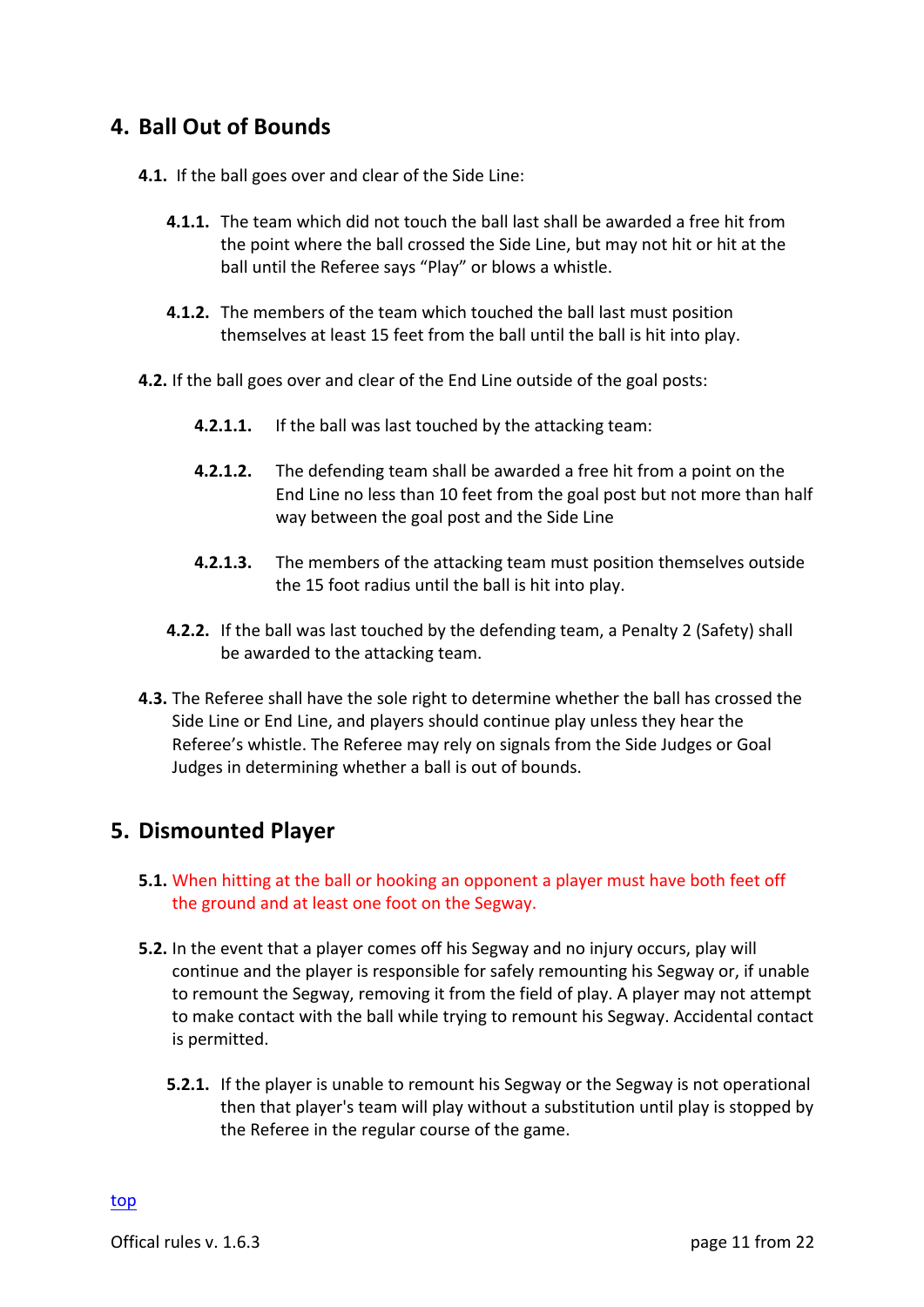**5.2.2.** At no time when removing a Segway from the field may a player intentionally interfere with play.

# **6. Right of Way**

- **6.1.** The Line of the Ball:
	- **6.1.1.** At all times when the ball is in play, the line of its course shall be called the Line of the Ball. Any change in the ball's direction, however slight, shall create a new Line of the Ball.
	- **6.1.2.** If the ball is put in play by being hit at and missed, the Line of the Ball shall be the direction in which the player was riding when he hit at the ball.
- **6.2.** The Right of Way:
	- **6.2.1.** The Line of the Ball shall determine a Right of Way between any two or more players in the vicinity of the ball, which Right of Way shall give the player entitled to it the right to ride up to and past the ball.
	- **6.2.2.** No other players may enter, block, or cross that Right of Way except at such a distance that there is no danger of collision with the player or players entitled to the Right of Way.
- **6.3.** Determination of Right of Way:
	- **6.3.1.** If two players are both following or both meeting the ball:
		- **6.3.1.1.** If one player is clearly approaching the line at a lesser angle, then that player has the Right of Way over the player approaching at a greater angle. (Fig. 1)



- **6.3.1.2.** If the two players are approaching at approximately equal angles from opposite sides of the line, then each must remain on his respective side in playing the ball. (Fig. 2)
- **6.3.2.** If one player is following and the other meeting the ball:
	- **6.3.2.1.** If one player has the Line of the Ball on his right, and the other player has the Line of the Ball on his left, the player with the Line of the Ball on his right has the Right of Way. (Fig. 3)

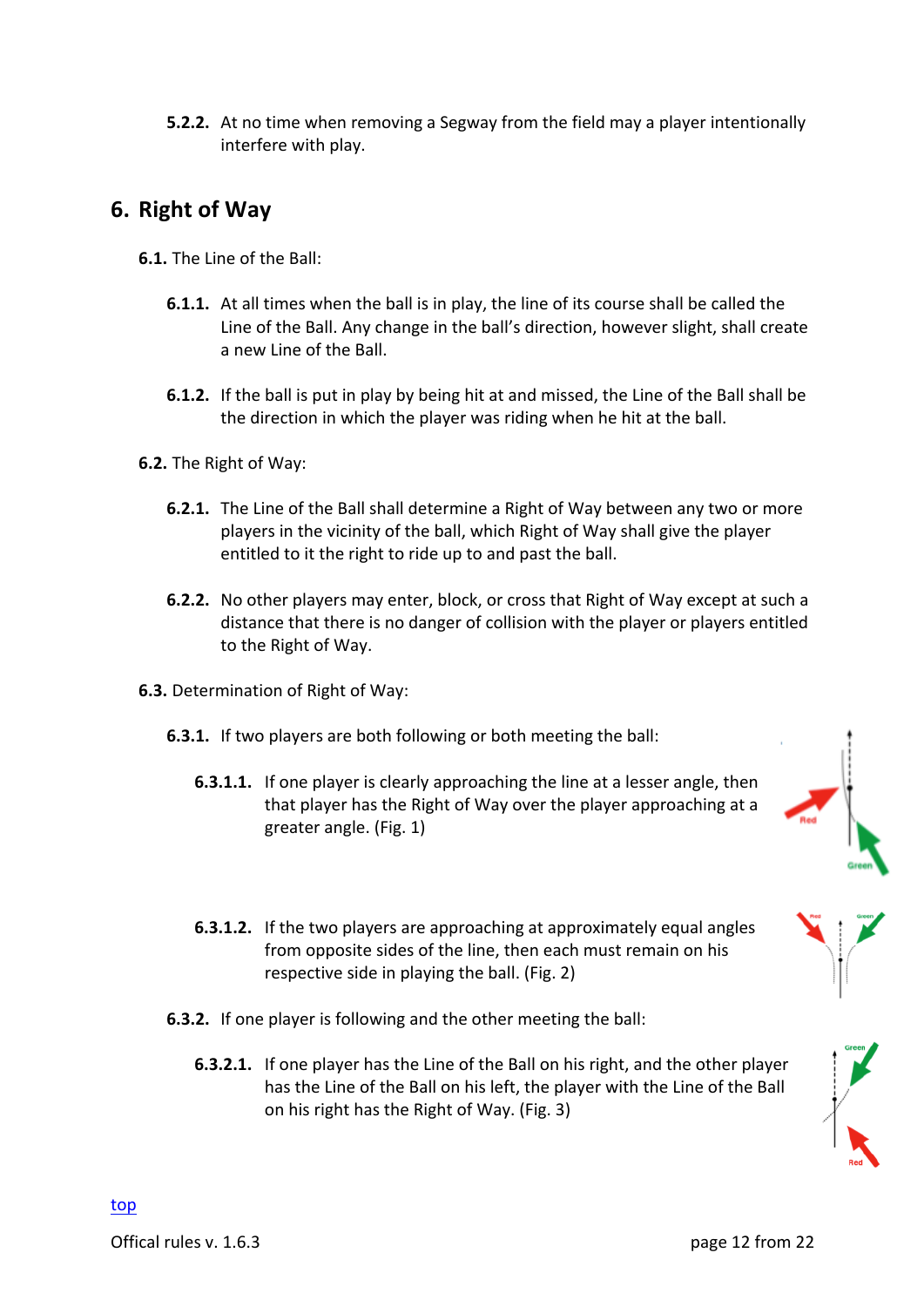- **6.3.2.2.** If both players have the Line of the Ball on their right, then each must keep the Line of the Ball on his right until clear of the other player.  $(Fig. 4)$
- **6.3.2.3.** If both players have the Line of the Ball on their left, then the player following the ball has the Right of Way, and may cross the Line of the Ball to play the ball on his right. (Fig. 5) Should the player following the ball elect to play it on his left, the player meeting the ball may also make a play on his left.
- **6.3.3.** Two players riding parallel to one another and in the same direction toward the ball shall have the Right of Way over a single player riding at an equal or greater angle to the Line of the Ball, regardless of which side of the Line of the Ball the single player is on. (Fig. 6)
- **6.3.4.** Two players riding parallel do not have the Right of Way over a single player riding at a lesser angle to the Line of the Ball. (Fig. 7) In this example, the Red #1 would create a dangerous situation if he forced the Green player into Red #2's Right of Way. Note that if Red #1 pulls out of the play, Green can turn parallel with the Line of the Ball and play the ball on his left without fouling Red #2.
- **6.3.5.** Two players riding parallel must ride on opposite sides of the ball, each allowing the other to make a play.
- **6.3.6.** A player with the Right of Way and an opponent on his right must play the ball on his right side, in order to give the opponent an opportunity to make a play. (Fig. 8) In such a case, the opponent must make his play without entering the Right of Way in front of the player, but may cross behind the player, provided he is not violating the Right of Way of any following player.
- **6.3.7.** A stationary defender in the Line of the Ball will not be in violation of the Right of Way as long as they are Stopped in Position and remain stationary until the offensive player with the Right of Way passes or the Line of the Ball changes.







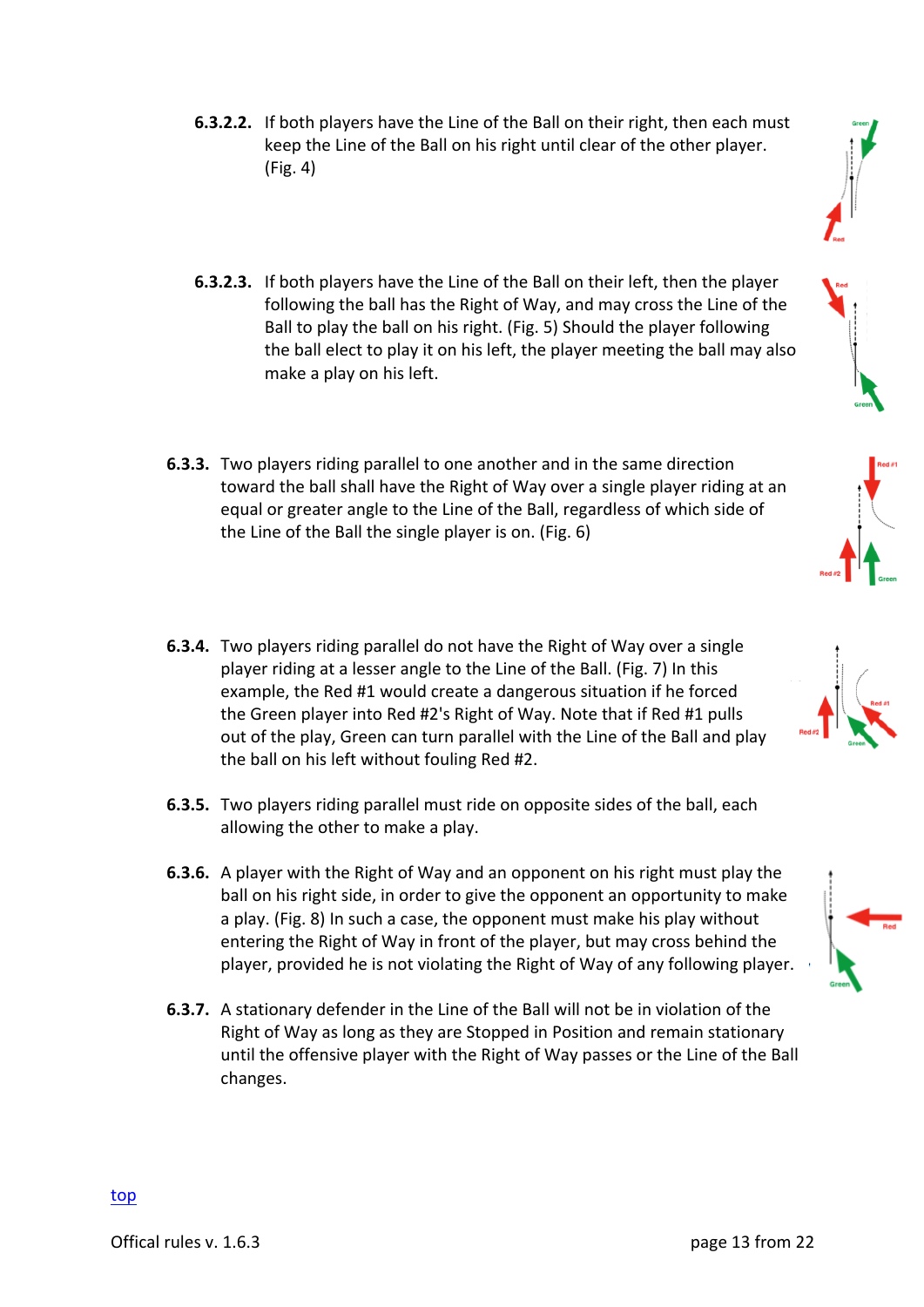To be considered Stopped in Position the offensive player needs to be stationary and allow enough opportunity for the offensive player to stop and/or change direction.

If a defender isn't Stopped in Position and it impedes the progress of the offensive player or there is a collision it will be considered a foul (Penalty 1) against the defender. If the offensive player collides with a defender considered to be Stopped in Position a foul (Penalty 1) will be called against the offensive player.

- **6.3.8.** No dismounted player may block the ball with his Segway if in so doing he creates a danger of collision with a player riding from any direction.
- **6.3.9.** When the Line of the Ball changes for any reason, a player on the new Right of Way must give other players an opportunity to clear the new Right of Way, but players clearing the new Right of Way may not make a play on the ball.

# **7. Playing the Ball**

- **7.1.** A player may block the ball with any part of his body or equipment, but may not advance the ball with anything other than his mallet. The hand holding the mallet shall be considered part of the mallet for purposes of this rule.
- **7.2.** If a goal is scored due to the ball being directed into the goal by anything other than a player's mallet (as defined in Field Rules, VII. Playing the Ball, A.) a determination will be made by the referee as to whether the ball was intentionally directed or not. If the referee determines that the ball was intentionally directed by anything other than a mallet the goal will be disallowed and the defending team will take the ball in from their End Line (Field Rules, IV. Ball Out of Bounds, B.).
- **7.3.** No player may intentionally carry the ball against his body or in his equipment.
- **7.4.** At no time may a player moving forward push the ball down field while the mallet maintains continuous contact with the ball.
	- **7.4.1.** Continuous contact is defined as mallet to ball contact of longer than 1 second while the player is moving forward with the ball.
	- **7.4.2.** If it is determined that a player has violated this rule a Penalty 1 shall be called and the ball will be taken from the point of the infraction.
- **7.5.** If a ball accidentally becomes lodged in a player's equipment, the player must remove the ball as quickly as possible without significantly advancing the ball.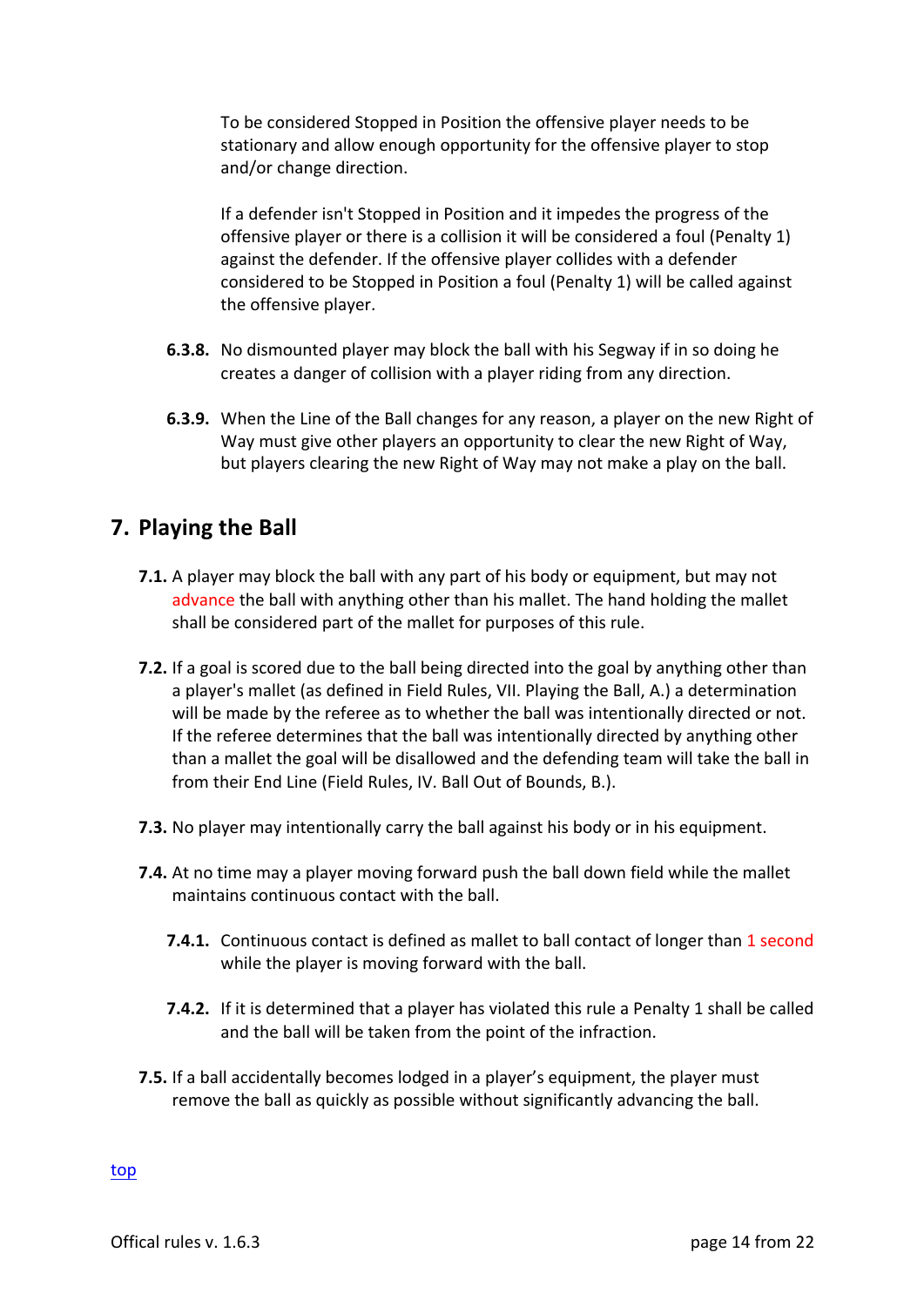#### **8. Use of Mallet**

- **8.1.** A player must hold and use the mallet with his right hand at all times during a match.
- **8.2.** A player may hit or block the ball with his mallet regardless of the height of the ball off the ground, but may not swing dangerously or recklessly if other players are nearby. If another player is inadvertently struck by a player's mallet, a foul shall be called.
- **8.3.** A "hook" consists of a player using their mallet to stop an opponent's mallet from striking the ball. A player may hook an opponent's mallet if the following conditions are met:
	- **8.3.1.** The point of contact between the two mallets is below the level of opponent's waist.
	- **8.3.2.** The opponent is in the act of hitting at the ball.
	- **8.3.3.** The hooking is not done dangerously or recklessly. If the opponent is struck by the player's mallet, a foul shall be called.
	- **8.3.4.** Once hooked the opponent's mallet must be released immediately. Hooking may not be used to impede the movement of another player.
- **8.4.** A "strike" consists of a light hit to the lower third of an opponent's mallet. A player may strike an opponent's mallet only if the following conditions are met:
	- **8.4.1.** Both players are within the immediate vicinity of and attempting to gain control of the ball.
	- **8.4.2.** Both mallets are below waist-level.
	- **8.4.3.** Striking an opponents mallet may not seriously impede another players forward motion.
- **8.5.** A player may not intentionally trap an opponent's mallet with their mallet or their Segway. If a player finds their Segway on top of an opponent's mallet they must move to release the opponent's mallet as quickly as possible. Continuing to move the Segway in a direction that will further trap the opponent's mallet will result in a foul being called.
- **8.6.** If a player intentionally strikes or attempts to strike an opponent with his mallet, a Penalty 4 shall be called.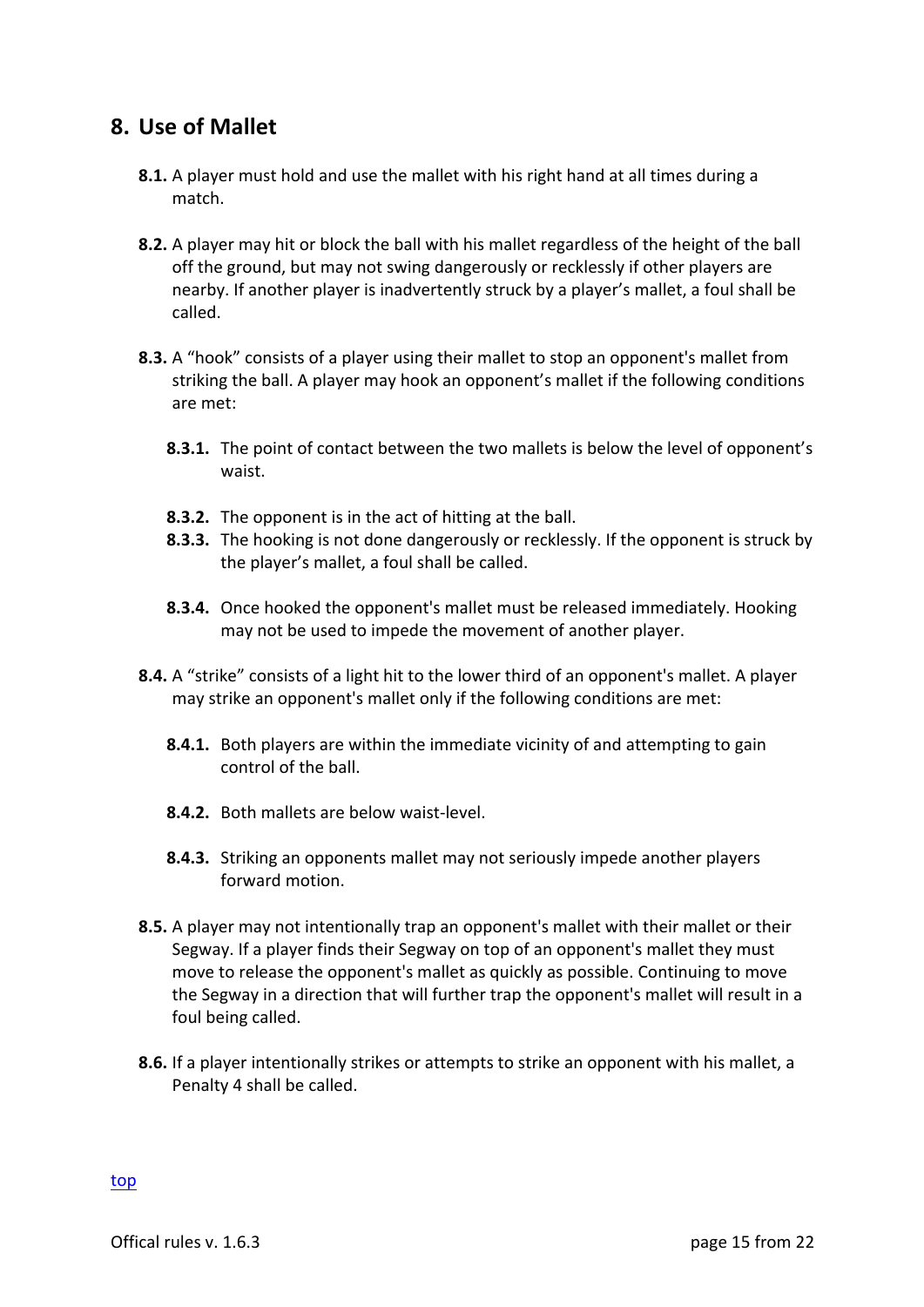#### **9. Unsportsmanlike Conduct**

- **9.1.** No player may intentionally make contact with an opponent with any part of his body or equipment.
- **9.2.** No player may make any action, either physical or verbal, intended to intimidate an opponent to refrain from making a play which that opponent could have made without violating these rules.
- **9.3.** No player may verbally abuse any official, or use profane language toward any opponent or official.

#### **10. Penalties**

- **10.1.** A Penalty 1
	- **10.1.1.** If a Penalty 1 foul is called, the team fouled shall be awarded a free hit from the point of the infraction, with no member of the fouling team within fifteen feet of the ball when it is hit or hit at.
		- **10.1.1.1.** If the attacking team is fouled and the foul occurs within one quarter of the field from the defending team's goal, the penalty shot will be taken from the center of the Quarter Line on the defending team's side (position "A" on field diagram). Only one defending player will be allowed between the player taking the foul shot and the goal **He has to be inside the Goal Zone.**. The player taking the foul shot must shoot from the point where the ball is placed.
		- **10.1.1.2.** The other defending players must stay at least fifteen feet from the ball and ten feet outside the goal posts and may not interfere with the player taking the foul shot.
		- **10.1.1.3.** If the foul shot is blocked by the designated member of the defending team the other players are free to move in and play resumes as normal.
	- **10.1.2.** If the fouling team violates the procedure set forth in part A, and a player within fifteen feet of the ball interferes with the free shot, the team fouled shall be awarded another Penalty 1.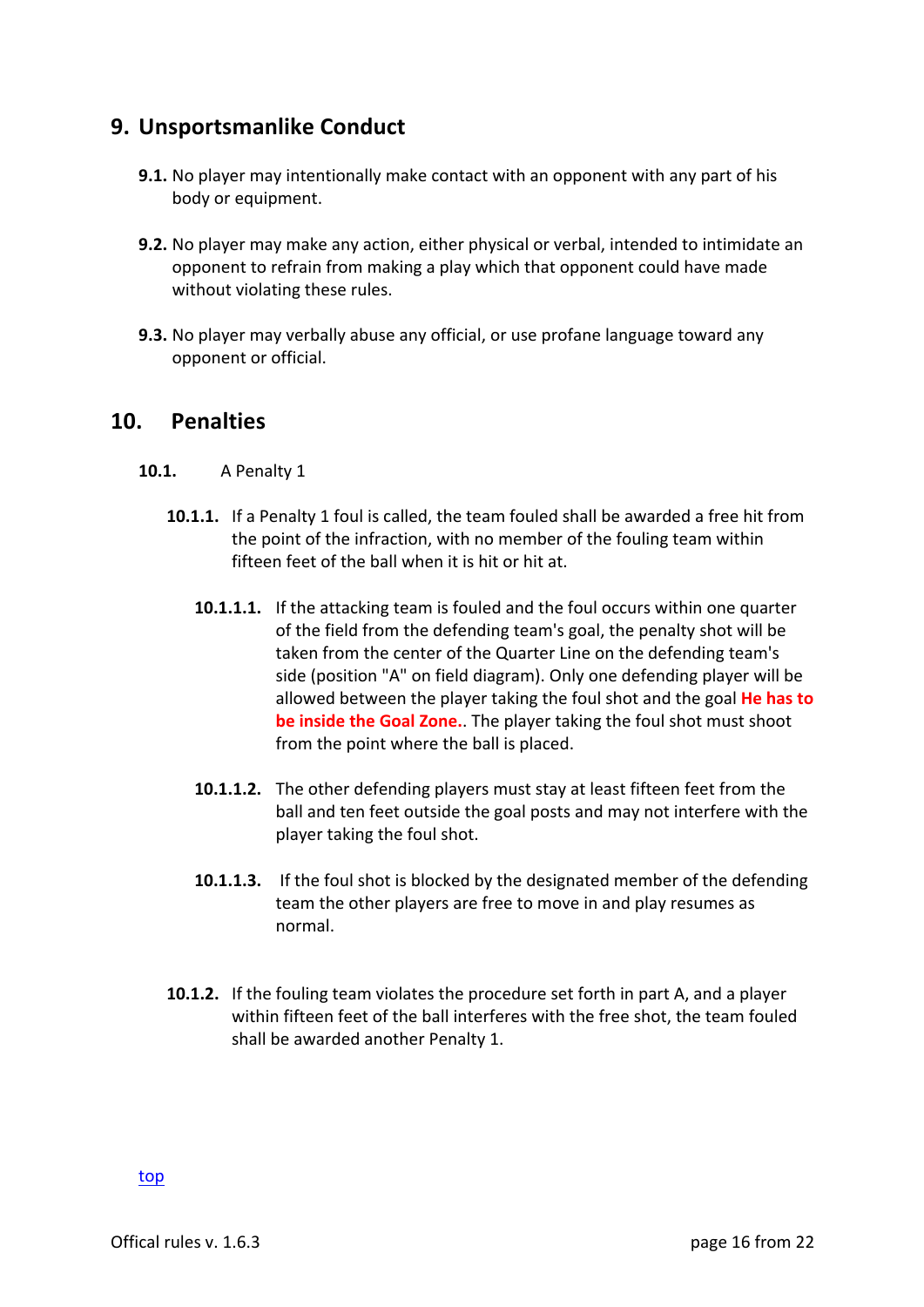#### **10.2.** Penalty 2 (Safety)

- **10.2.1.** If the ball crosses the End Line, having last touched a defending player or any of a defending player's equipment:
	- **10.2.1.1.** The attacking team shall be awarded a free hit from the point on the defender's Quarter Field Line and one half the distance from the Side Line to the Goal (position "B" on field diagram)
	- **10.2.1.2.** All members of the defending team must position themselves at least fifteen feet from the ball until it is hit or hit at.
	- **10.2.1.3.** The ball may be hit or hit at when the Referee says, "Play" or blows a whistle.
	- **10.2.1.4.** In order to shoot on goal the player hitting the ball must tap the ball significant before shooting and the defenders may approach the player at that time.
- **10.3.** Penalty 3
	- **10.3.1.** If a player is injured by a foul to the extent that the Referee either allows or requires his retirement from the game:
		- **10.3.1.1.** The Captain or Acting Captain of the team fouled shall have the option of designating a player from the fouling team to be removed from the game, and continuing the game with one fewer players on the field for each team; if the injured player is female, the player designated by the team fouled for removal from the game must also be female provided there is a requirement for equal numbers of male and female players between the teams.
		- **10.3.1.2.** In the alternative, the team fouled may substitute for the injured player. If the injured player is female, the team fouled must substitute another female player, if one is available; if none is available, a male player may then be substituted. The fouling team must continue to abide by any restrictions regarding male and female players.
- **10.4.** Penalty 4
	- **10.4.1.** If a player commits repeated fouls, commits a dangerous and deliberate foul, plays in an overly aggressive manner, or engages in conduct which the Referee feels is not in the best interest of the game, the Referee may, at their discretion, call a Penalty 1 or remove that player from the game for any length of time he deems appropriate,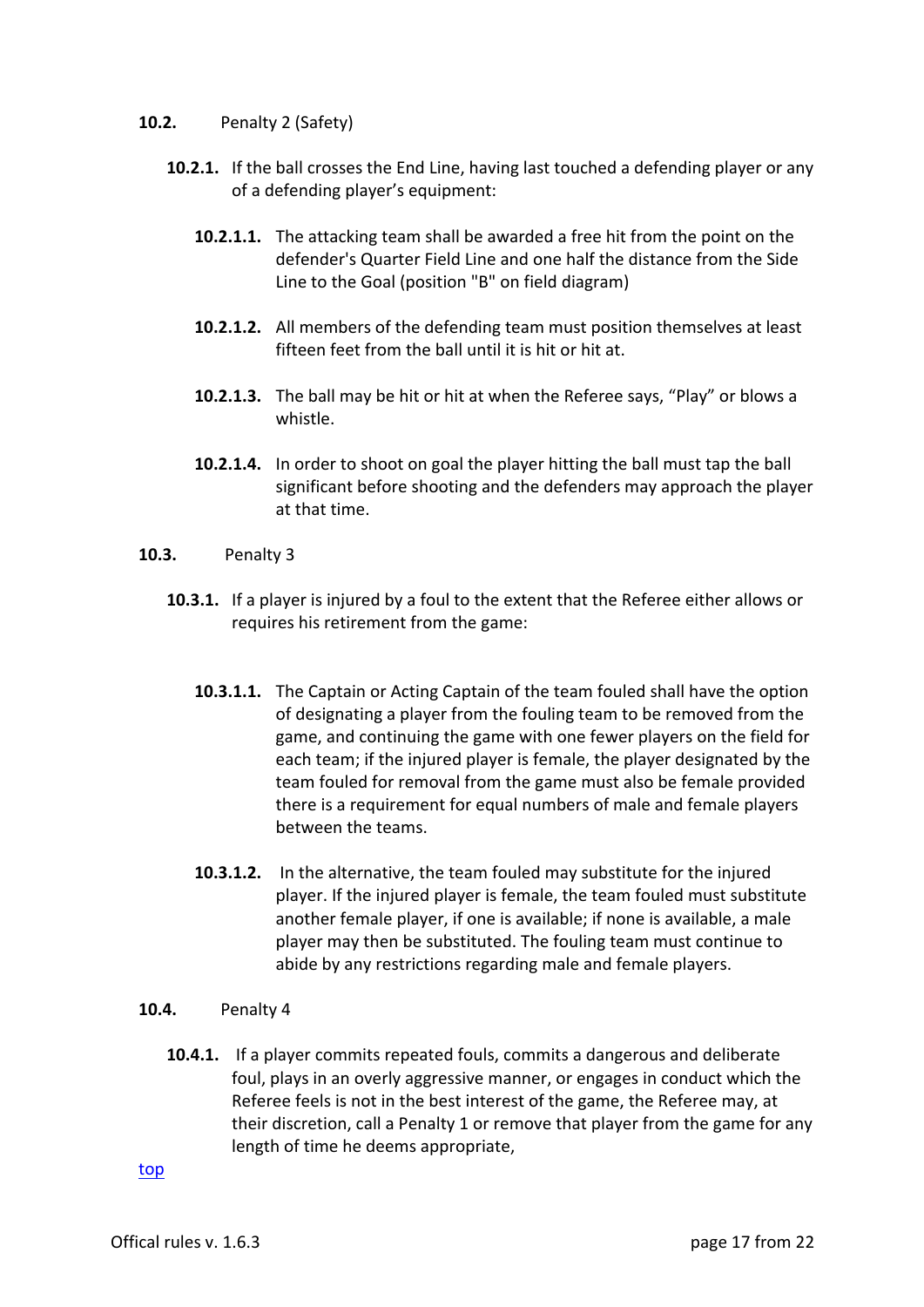including the remainder of the game, and may either permit or prohibit substitution for the offending player during the time he is absent from the game.

- **10.4.2.** If a player continues to engage in such conduct, the Referee shall require the player to be removed from the remainder of the game.
- **10.4.3.** If a player incurs more than two Penalty 3's in one tournament, that player shall not be eligible for play in the remainder of the tournament.
- **10.5.** Penalty 5

If a team is not present at the time a game is scheduled to begin; if a team's Captain refuses to allow his team to continue play; if a team uses a player who was not named as a member of that team before the tournament; or if a member of a team continues to engage in conduct which the Referee feels is not in the best interest of the game after being ejected under Penalty 3, then that team shall forfeit the game, and its opponent shall be declared the winner.

#### **11. Protests**

- **11.1.** Protests of Referees' decisions will be considered by the ISPA, if and only if such a protest is verbally reported to the Referee or the Tournament Committee no later than immediately after the game, and detailed in writing within 24 hours thereafter.
- **11.2.** Protests of actions by a Tournament Committee must be verbally reported to the Committee no later than the end of the final game of the tournament, and must be detailed in writing within 24 hours thereafter. All written protests must be submitted to the ISPA, either by mail, fax, or electronic mail. Faster methods of communication are preferred, since they will lead to quicker resolution of an issue.

#### **Appendix A. List of Approved Tires**

All tires listed here must comply with section II. Equipment, A. ii. 1) IRC-SN23 80/80-14 "Urban Master Snow"

2) Heidenau "Snowtex" K66 80/80-14 - only approved for the Gen 1 or Gen 2, i-series Segway PT

 $-$  Fnd of list  $-$ 

top

Offical rules v. 1.6.3 **page 18** from 22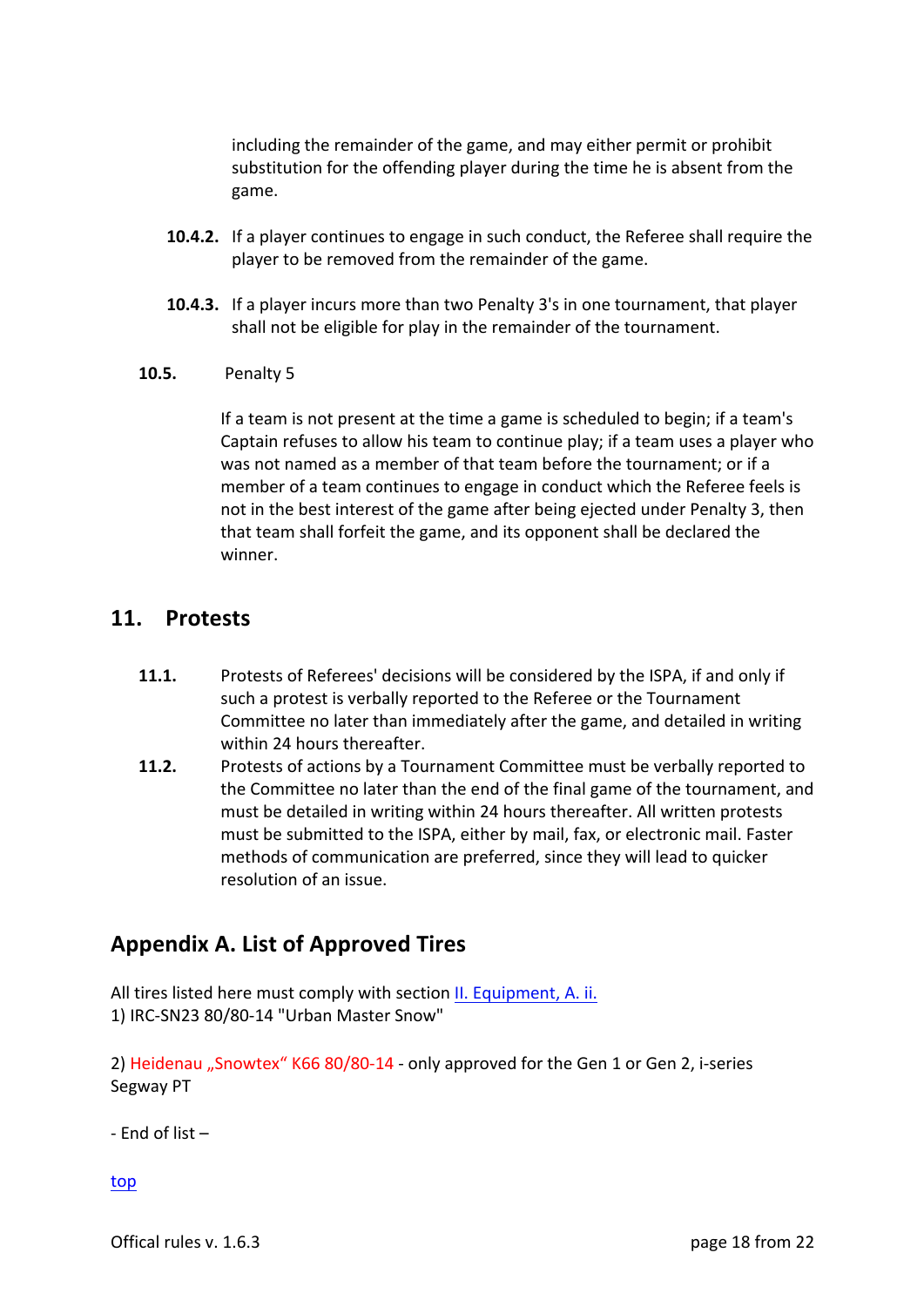# **Comments**

Comments or suggestions on any part of the rules is welcome during the current phase of approval. Please make comments here:

<a href='http://w2.syronex.com/jmr/safemailto/#noscript'>here (anti-spam protection)</a>

Contact: ISPA <a href='http://w2.syronex.com/jmr/safemailto/#noscript'>ISPA (guarded by syronex anti-spam) </a>

© 2009 Bay Area SEG & ISPA based on BPAA rules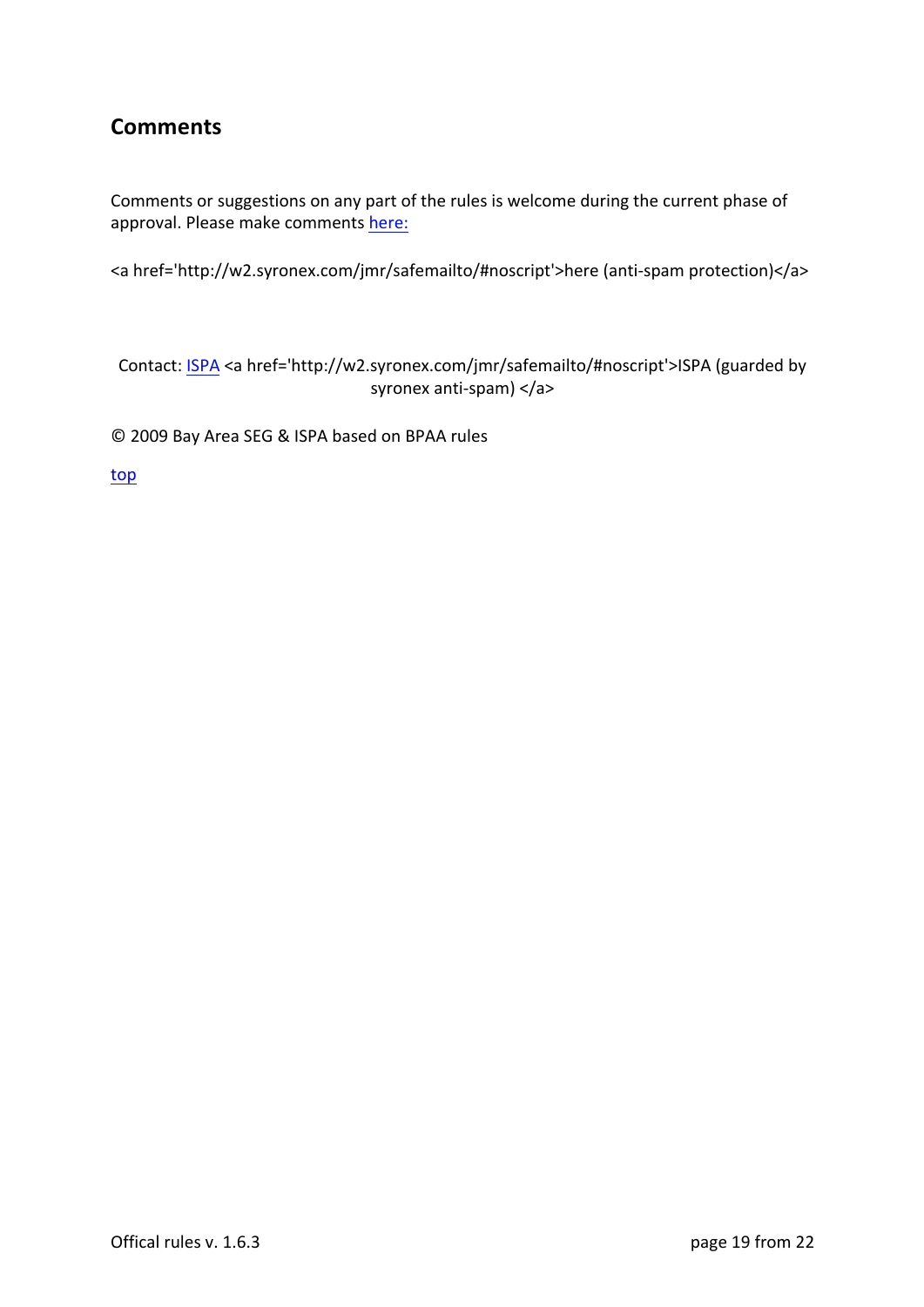#### **Field diagramm**



back to rule 1.1.

top

Offical rules v. 1.6.3 **page 20 from 22**